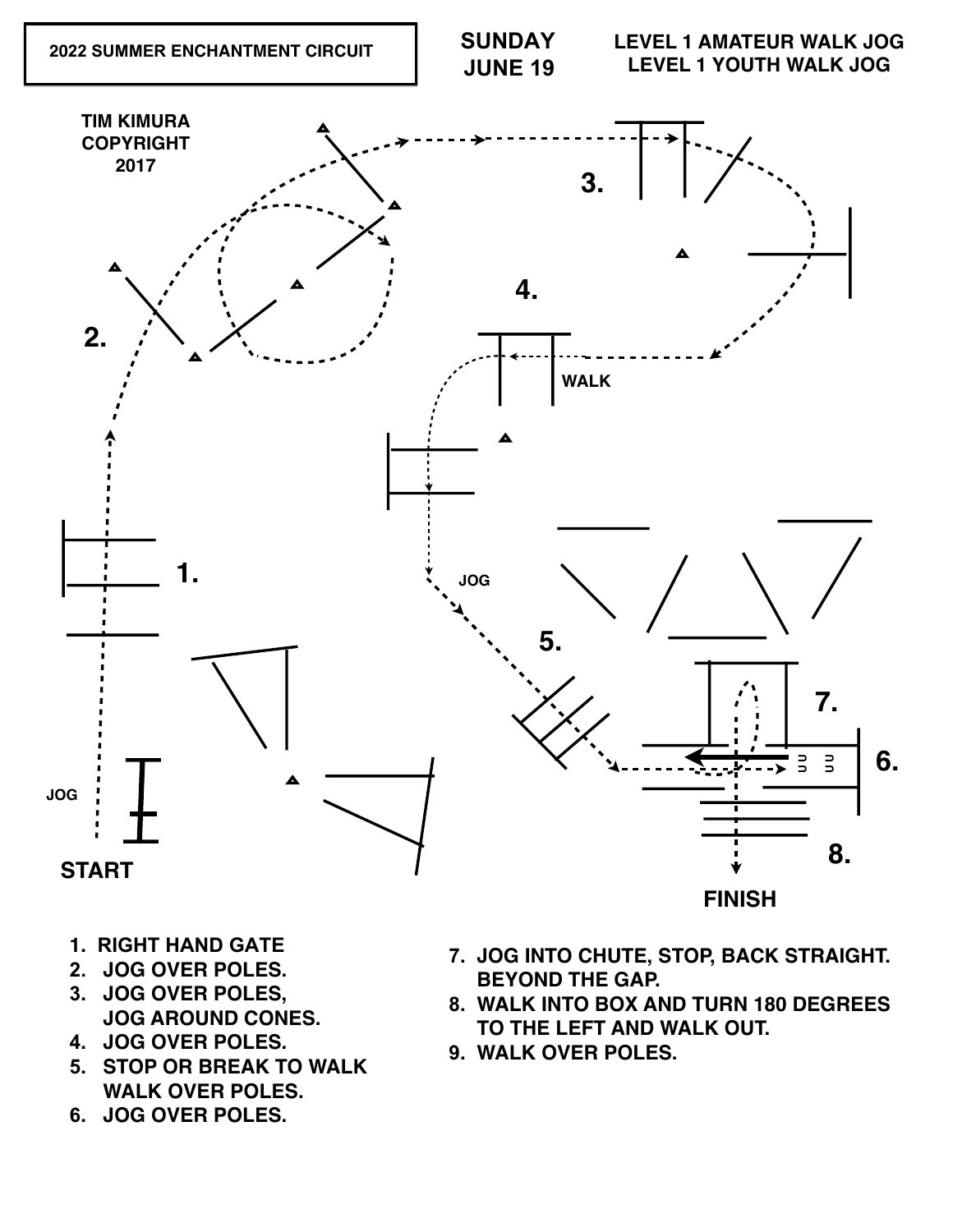



- **1. JOG OVER POLES, JOG UP TO GATE.**
- **2. GATE: RH OPEN, WALK OVER POLE CLOSE GATE…YOU MAY WALK FORWARD**
- **3. LOPE OVER POLES (RIGHT LEAD)**
- **4. JOG OVER POLES, JOG AROUND CONES.**
- **5. LOPE OVER POLES (RIGHT LEAD)**
- **6. BREAK TO THE JOG, JOG OVER POLES.**
- **7. LOPE OVER 4 POLES (LEFT LEAD)**
- **8. BREAK TO THE JOG, JOG OVER 4 POLES .**
- **9. JOG INTO CHUTE, BACK BETEEN POLES INTO BOX.**
- **10. EXECUTE A 360 DEGREE TURN IN THE BOX, IN EITHER DRIECTION.**
- **11. WALK OUT OVER 3 POLES.**

**11.**